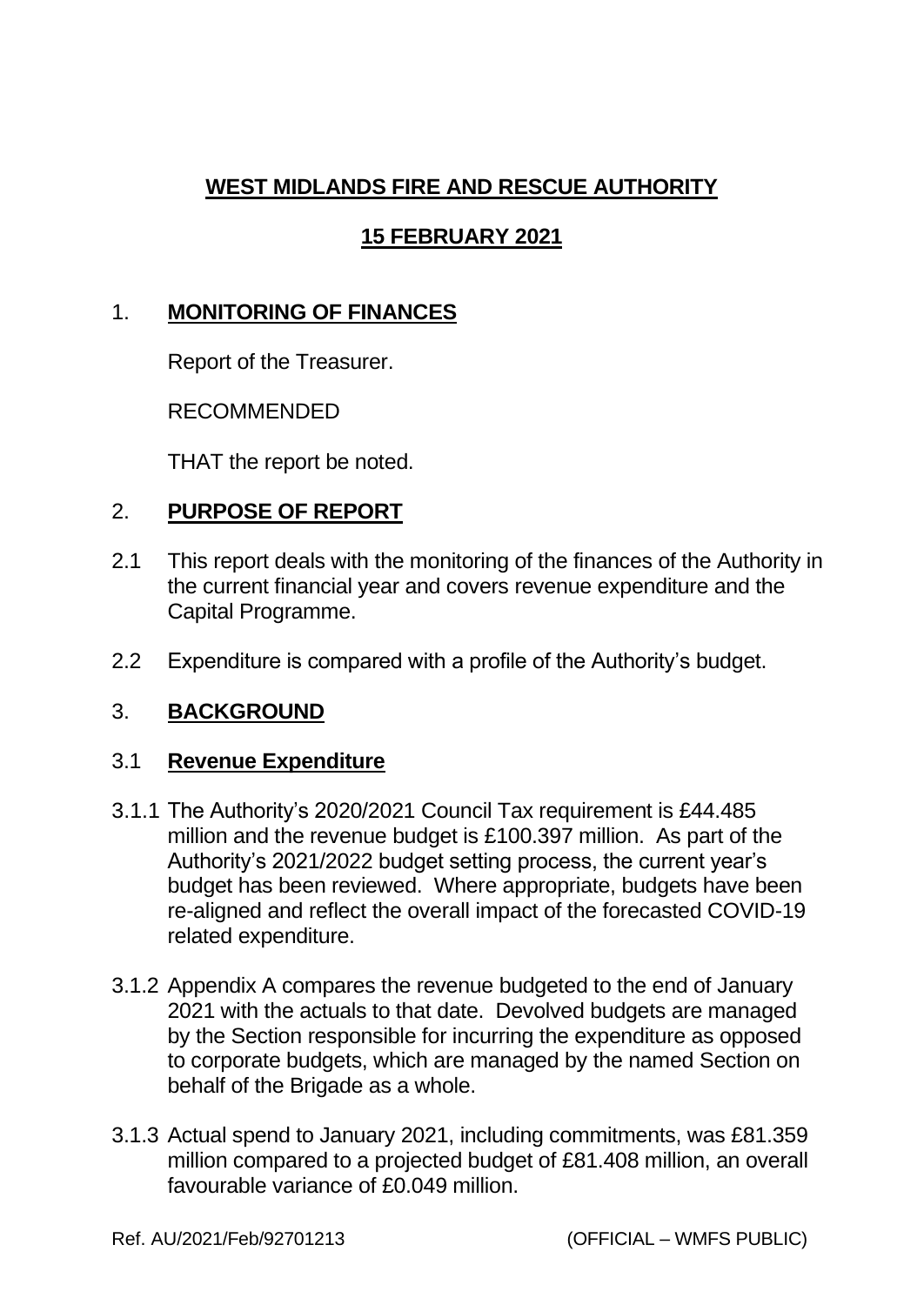- 3.1.4 The most significant variance relates to:
	- Command Delivery, Fire Control & Workforce Planning, mainly due to an underspend on the Operational pay budget.
	- In addition to the budget allocated as part of the 2020/21 revised estimates exercise (as at November 2020) for COVID-19 related expenditure above the grant allocation, expenditure remains volatile and so the December 2020 & January 2021 impact is reflected in the monitoring statement (Appendix A). There is an opportunity to claim for additional COVID-19 funding, with submissions needing to be made by 14 February 2021. There is no certainty regarding how successful any claim will be.
- 3.1.5 Appendix B provides statistical data relating to the Firefighters' Pension Scheme.

# 3.2 **Capital Expenditure**

- 3.2.1 The Authority's approved capital programme for 2020/2021 is £7.496 million. A scheme analysis is shown on Appendix C. Expenditure to the end of January 2021 is shown as £1.789 million.
- 3.2.2 The main forecast variance within the capital programme relates to:
	- Vehicle Replacement Programme delayed purchase of the:
		- o Command Support Vehicle,
		- o Detection, Identification & Monitoring Vehicle,
		- o Water & Foam Units,
		- o Community Safety Trailers,
		- o Slippage of 6 PRL's to 2021/22.
	- Replacement of windows and doors at 7 Fire Stations has been re-phased to 2021/22 due to supplier lockdown during the pandemic.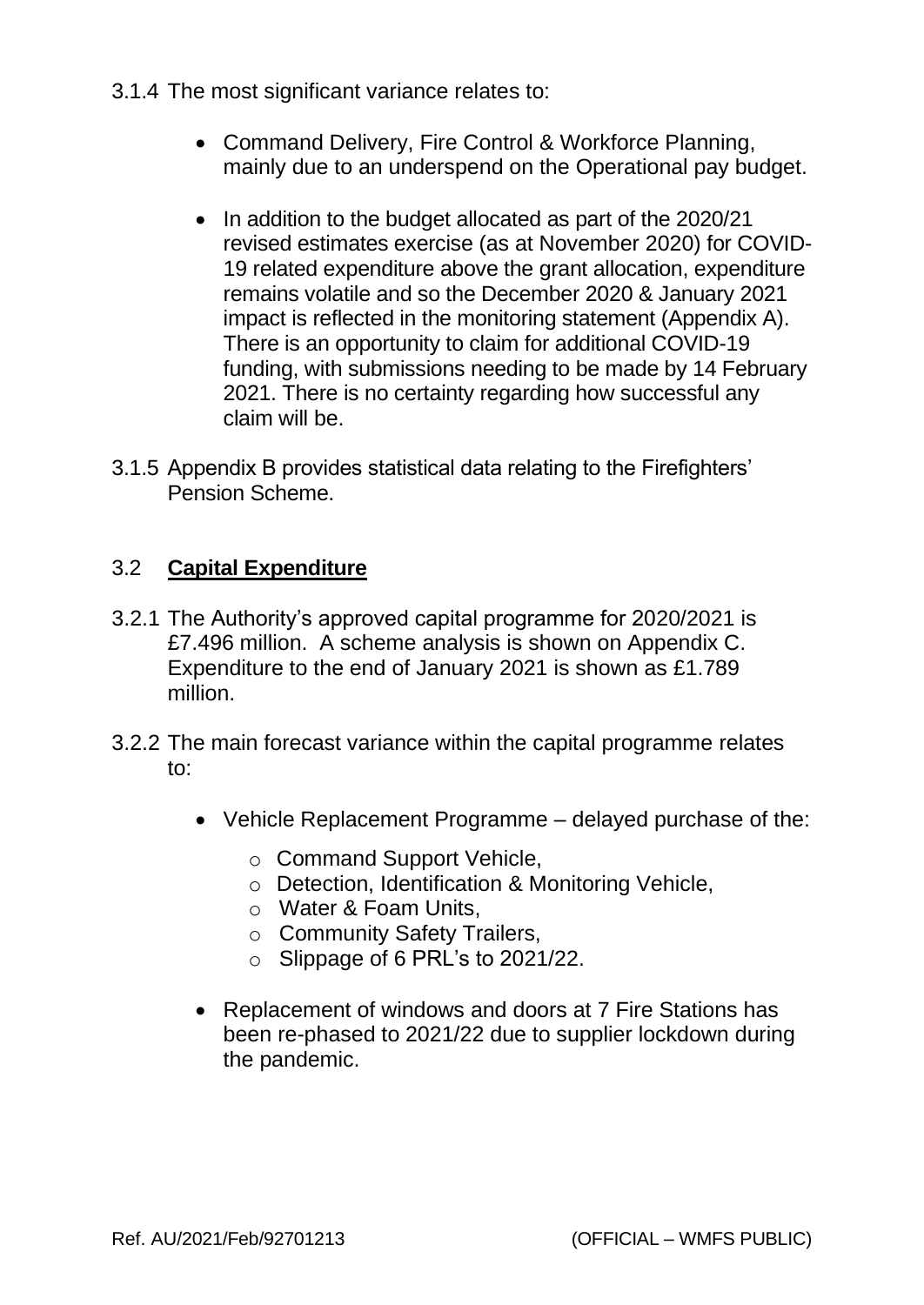# 4. **EQUALITY IMPACT ASSESSMENT**

In preparing this report, an initial Equality Impact Assessment is not required and has not been carried out because the matters contained in this report do not relate to a policy change.

## 5. **LEGAL IMPLICATIONS**

The course of action recommended in this report does not raise issues which should be drawn to the attention of the Authority's Monitoring Officer.

## 6. **FINANCIAL IMPLICATIONS**

These are contained in the body of the report and the attached Appendices.

## **BACKGROUND PAPERS**

Authority's Budget and Precept Report – February 2020 Finance Office Budget Monitoring Files

The contact officer for this report is Wayne Brown, Deputy Chief Fire Officer, telephone number 0121 380 6907.

MIKE GRIFFITHS TREASURER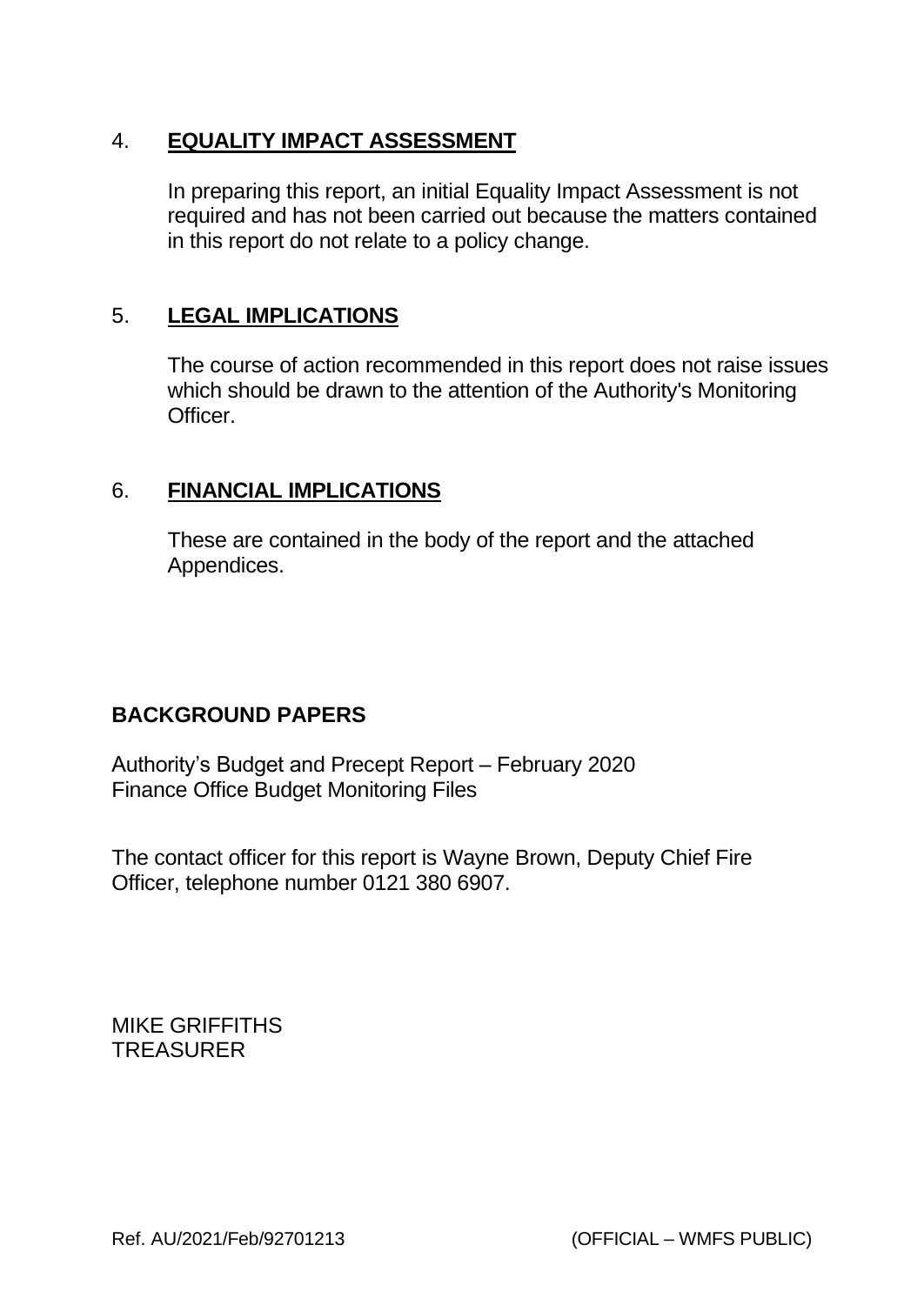**APPENDIX A**

#### **REVENUE MONITORING SUMMARY TO JANUARY 2021**

|                                                               | <b>LATEST</b> | <b>PROFILED</b> | <b>ACTUALS+</b> | <b>VARIANCE TO</b> |  |
|---------------------------------------------------------------|---------------|-----------------|-----------------|--------------------|--|
|                                                               | <b>BUDGET</b> | <b>BUDGET</b>   | <b>COMMIT</b>   | <b>PROFILED</b>    |  |
|                                                               | 2020/2021     |                 | -MENTS          | <b>BUDGET</b>      |  |
|                                                               | £'000         | £'000           | £'000           | £'000              |  |
| <b>DEVOLVED BUDGETS</b>                                       |               |                 |                 |                    |  |
| Democratic Representation & Corporate<br>Management           | 1,195         | 992             | 992             |                    |  |
| Corporate Charges                                             | 1             | 1               | 1               |                    |  |
| Strategy & Organisational Intelligence                        | 1,339         | 1,076           | 1,050           | $-26$              |  |
| Communications                                                | 808           | 639             | 658             | 19                 |  |
| Digital & Data                                                | 5,250         | 4,280           | 4,262           | $-18$              |  |
| Finance & Resources                                           | 5,738         | 4,553           | 4,562           | 9                  |  |
| People Services                                               | 788           | 594             | 594             | ٠                  |  |
| Training, Health & Wellbeing                                  | 5,262         | 4,288           | 4,293           | 5                  |  |
| Prevention, Preparedness & Response                           | 3,281         | 2,585           | 2,541           | $-44$              |  |
| Protection & Organisational Assurance                         | 5,694         | 4,666           | 4,631           | $-35$              |  |
| Command Delivery, Fire Control &<br><b>Workforce Planning</b> | 4,725         | 3,786           | 3,739           | $-47$              |  |
|                                                               |               |                 |                 |                    |  |
| <b>CORPORATE BUDGETS</b>                                      |               |                 |                 |                    |  |
| <b>Finance &amp; Resources</b>                                | 14,629        | 11,023          | 10,994          | $-29$              |  |
| Digital & Data                                                | 176           | 94              | 88              | -6                 |  |
| People Services                                               | 2,306         | 1,983           | 1,969           | $-14$              |  |
| Training, Health & Wellbeing                                  | 171           | 131             | 133             | $\overline{2}$     |  |
| Protection & Organisational Assurance                         | 44            | 94              | 98              | 4                  |  |
| Command Delivery, Fire Control &<br><b>Workforce Planning</b> | 47,275        | 39,239          | 38,970          | $-269$             |  |
|                                                               |               |                 |                 |                    |  |
| Other Income & Expenditure                                    | 1,715         | 1,384           | 1,384           |                    |  |
|                                                               |               |                 |                 |                    |  |
| COVID-19: Dec 2020 & Jan 2021                                 | $\mathbf 0$   | $\mathbf 0$     | 400             | 400                |  |
| <b>Appropriation to Reserves</b>                              |               |                 |                 |                    |  |
| <b>TOTAL (NET BUDGET REQUIREMENT)</b>                         | 100,397       | 81,408          | 81,359          | $-49$              |  |
| Core Funding                                                  | $-55,912$     | $-47,945$       | $-47,945$       | 0                  |  |
| TOTAL (COUNCIL TAX REQUIREMENT)                               | 44,485        | 33,463          | 33,414          | $-49$              |  |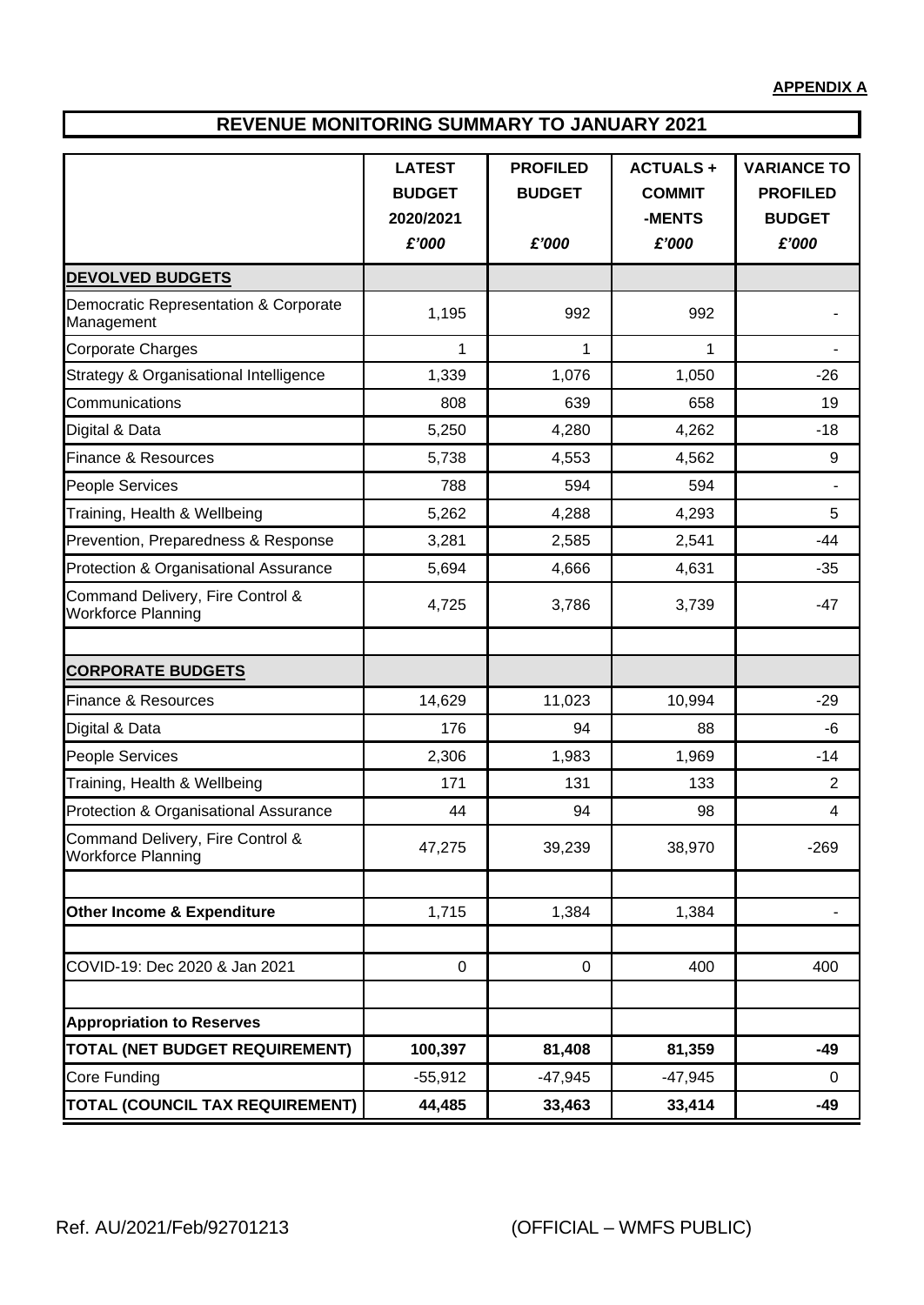#### **FIREFIGHTERS' PENSION SCHEMES**

| <b>NON-FINANCIAL</b><br><b>INFORMATION</b>                                    | 2020/21 PROJECTION           |                    |                    |                | <b>ACTUAL POSITION AS AT</b><br><b>JANUARY 2021</b> |                          |                          |              |
|-------------------------------------------------------------------------------|------------------------------|--------------------|--------------------|----------------|-----------------------------------------------------|--------------------------|--------------------------|--------------|
|                                                                               | 1992<br><b>FPS</b>           | 2006<br><b>FPS</b> | 2015<br><b>FPS</b> | <b>TOTAL</b>   | 1992<br><b>FPS</b>                                  | 2006<br><b>FPS</b>       | 2015<br><b>FPS</b>       | <b>TOTAL</b> |
| <b>Members of FPS at</b><br>1st April 2020                                    | 139                          | 6                  | 1,108              | 1,253          | 139                                                 | 6                        | 1,108                    | 1,253        |
| <b>New Members</b>                                                            | $\overline{\phantom{0}}$     | $\overline{a}$     | 95                 | 95             |                                                     | $\blacksquare$           | 48                       | 48           |
| Opt-In (including net<br>auto-enrolment)                                      | $\overline{\phantom{0}}$     | $\overline{a}$     | $\blacksquare$     |                | $\overline{a}$                                      | $\blacksquare$           | 3                        | 3            |
| <b>Transitional Members</b><br>during year                                    | $-32$                        | $-1$               | 33                 |                | $-28$                                               | $\blacksquare$           | 28                       |              |
| <b>Transfers from Other</b><br><b>Pension Schemes</b>                         | $\qquad \qquad \blacksquare$ | $\overline{a}$     | $\overline{4}$     | $\overline{4}$ | $\overline{\phantom{0}}$                            | $\overline{\phantom{a}}$ | $\overline{\phantom{a}}$ |              |
| <b>Transfers to Other</b><br><b>Pension Schemes</b>                           | $\overline{\phantom{0}}$     | $\overline{a}$     | $-4$               | $-4$           |                                                     | $\overline{\phantom{0}}$ | $-1$                     | $-1$         |
| <b>Retirements</b>                                                            | $-37$                        | $-4$               | $-20$              | $-61$          | $-20$                                               | $\overline{a}$           | $-15$                    | $-35$        |
| Opt-Out                                                                       | $\overline{a}$               |                    | $-20$              | $-20$          |                                                     |                          | $-5$                     | $-5$         |
| <b>Leavers</b>                                                                |                              |                    | $-12$              | $-12$          | $-1$                                                | $\blacksquare$           | $-11$                    | $-12$        |
| <b>III-Health Retirements</b>                                                 | -4                           |                    |                    | $-4$           | $\overline{\phantom{0}}$                            |                          | $-1$                     | $-1$         |
| <b>Members of the Fire</b><br><b>Pension Schemes as</b><br>at 31 January 2021 |                              |                    |                    |                | 90                                                  | 6                        | 1,154                    | 1,250        |